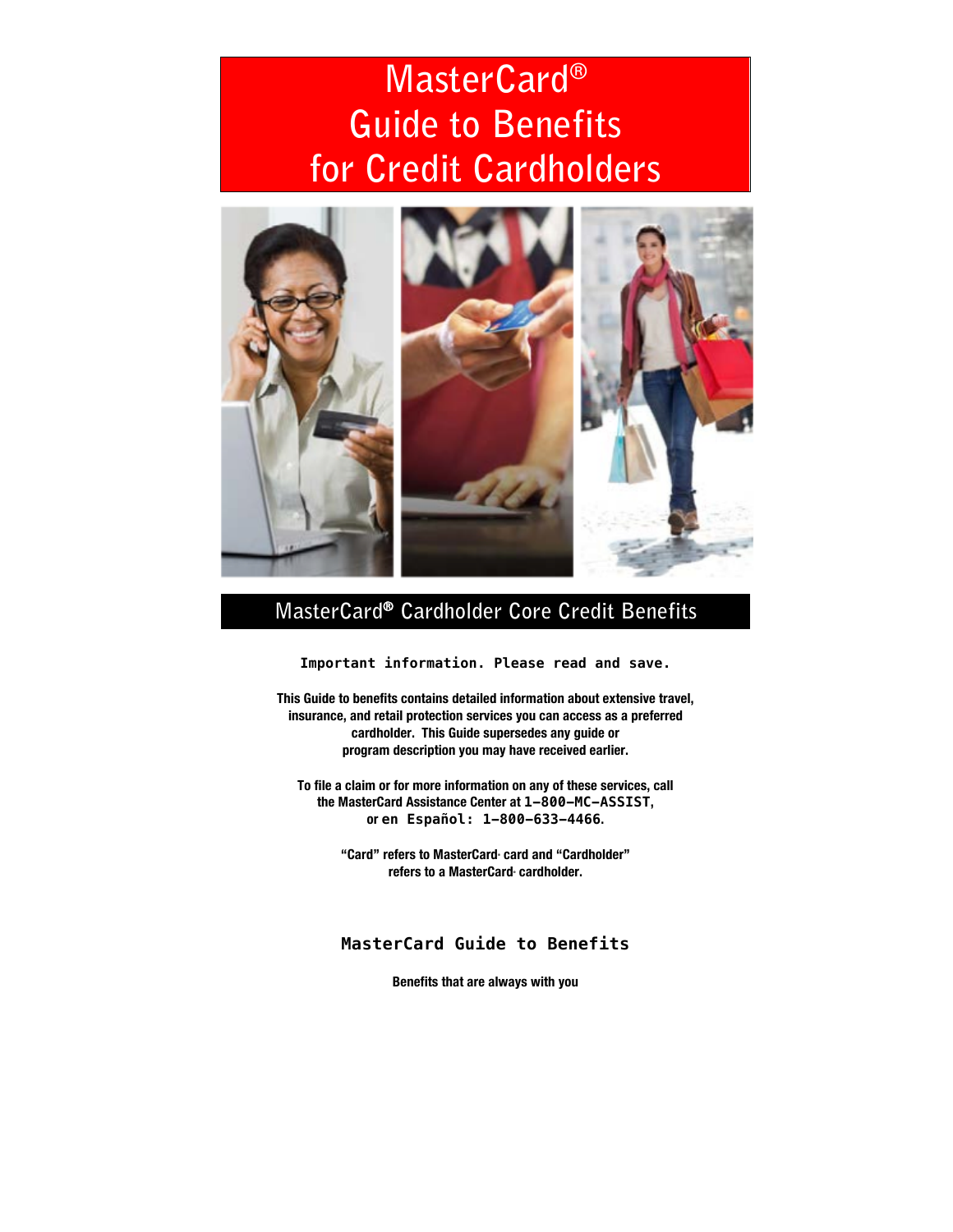**Key Terms:**

**The following Key Terms apply to the following benefit: Extended Warranty. Throughout this document, You and Your refer to the cardholder or authorized user of the covered card. We, Us, and Our refer to Virginia Surety Company, Inc.** 

**Administrator means Sedgwick Claims Management Services, Inc., you may contact the administrator if you have questions regarding this coverage or would like to make a claim. The administrator can be reached by phone at 1-800-MC-ASSIST.**

**Authorized User means an individual who is authorized to make purchases on the covered card by the cardholder and is recorded by the Participating Organization on its records as being an authorized user.**

**Cardholder means the person who has been issued an account by the Participating Organization for the covered card.**

**Covered card means the MasterCard card.**

**Evidence of Coverage (EOC) means the document describing the terms, conditions, and exclusions. The EOC, Key Terms, and Final Legal Disclosures are the entire agreement between You and Us. Representations or promises made by anyone that are not contained in the EOC, Key Terms, or Final Legal Disclosures are not a part of your coverage.**

**United States Dollars (USD) means the currency of the United States of America.**

**KT-CC-EOC (9.08)**

#### **Extended Warranty**

**Refer to Key Terms KT-CC-EOC (9.08) for the definitions of you, your, we, us, our, and words that appear in bold and Final Legal Disclosures CC-FLD (9.08).** 

#### **A. To get coverage:**

- **You must purchase the new item entirely with your covered card and/or accumulated points from your covered card for yourself or to give as a gift.**
- **The item must have an original manufacturer's (or U.S. store brand) warranty of twelve (12) months or less.**
- **B. The kind of coverage you receive:**
- **Extended Warranty doubles the original manufacturer warranty up to a maximum of twelve (12) months on most items you purchase. For products with multiple warranty components, each warranty time period will be extended up to a maximum of twelve (12) months. Should you fail to properly register the original warranty as required by manufacturer, we will only double the actual warranty time period that you received from the manufacturer. An example of a product with multiple warranty components includes an appliance with original manufacturer's (or U.S. store brand) warranties that differ for parts, labor, compressor, etc.**
- **If you purchase a service contract or an optional extended warranty of twelve (12) months or less on your item, we will cover up to an additional twelve (12) months after both the original manufacturer's (or U.S. store brand) warranty and the purchased service contract or extended warranty coverage period end. If your service contract or extended warranty exceeds twelve (12) months, this coverage does not apply.**
- **If you do not have an additional service contract or an optional extended warranty, this Extended Warranty benefit commences the day after your original manufacturer's (or U.S. store brand) warranty expires.**

#### **C. Coverage limitations:**

- **The maximum benefit for repair or replacement shall not exceed the actual amount charged on your covered card or \$10,000, whichever is less.**
- **If either the original manufacturer's (or U.S. store brand) warranty or the service contract covers more than twelve (12) months, this benefit will not apply.**
- **We or our administrator will decide if a covered failure will be repaired or replaced, or whether you will be reimbursed up to the amount paid for the item. Items will be replaced with those of like kind and quality. However, we cannot guarantee to match exact color, material, brand, size, or model.**

#### **D. What is NOT covered:**

- **Used or antique items; collectibles of any kind (such as items designed for people to collect or items that over time become collectibles) that do not come with a manufacturer warranty (repair or replacement amount will not include market value at time of claim); recycled, previously owned, refurbished, rebuilt, or remanufactured items; product guarantees (e.g., glass breakage).**
- **Floor models that do not come with an original manufacturer warranty.**
- **Motorized vehicles, including, but not limited to, automobiles, watercraft/boats, aircraft, and motorcycles, or their motors, equipment, or accessories. Parts, if purchased separately, may be covered.**
- **Land, any buildings (including, but not limited to, homes and dwellings), permanently installed items, fixtures, or structures.**
- **Plants, shrubs, animals, pets, consumables, and perishables.**
- **Professional Services (including, but not limited to, the performance or rendering of labor or maintenance; repair or installation of products, goods or property; professional advice of any kind, including, but not limited to, information/services or advice secured from any help or support line; or technical support for software, hardware, or any other peripherals.)**
- **Application programs, operating software, and other software.**
- **All types of media with stored data or music (including, but not limited to, computer software, DVDs, video cassettes, CDs, film and audio cassettes).**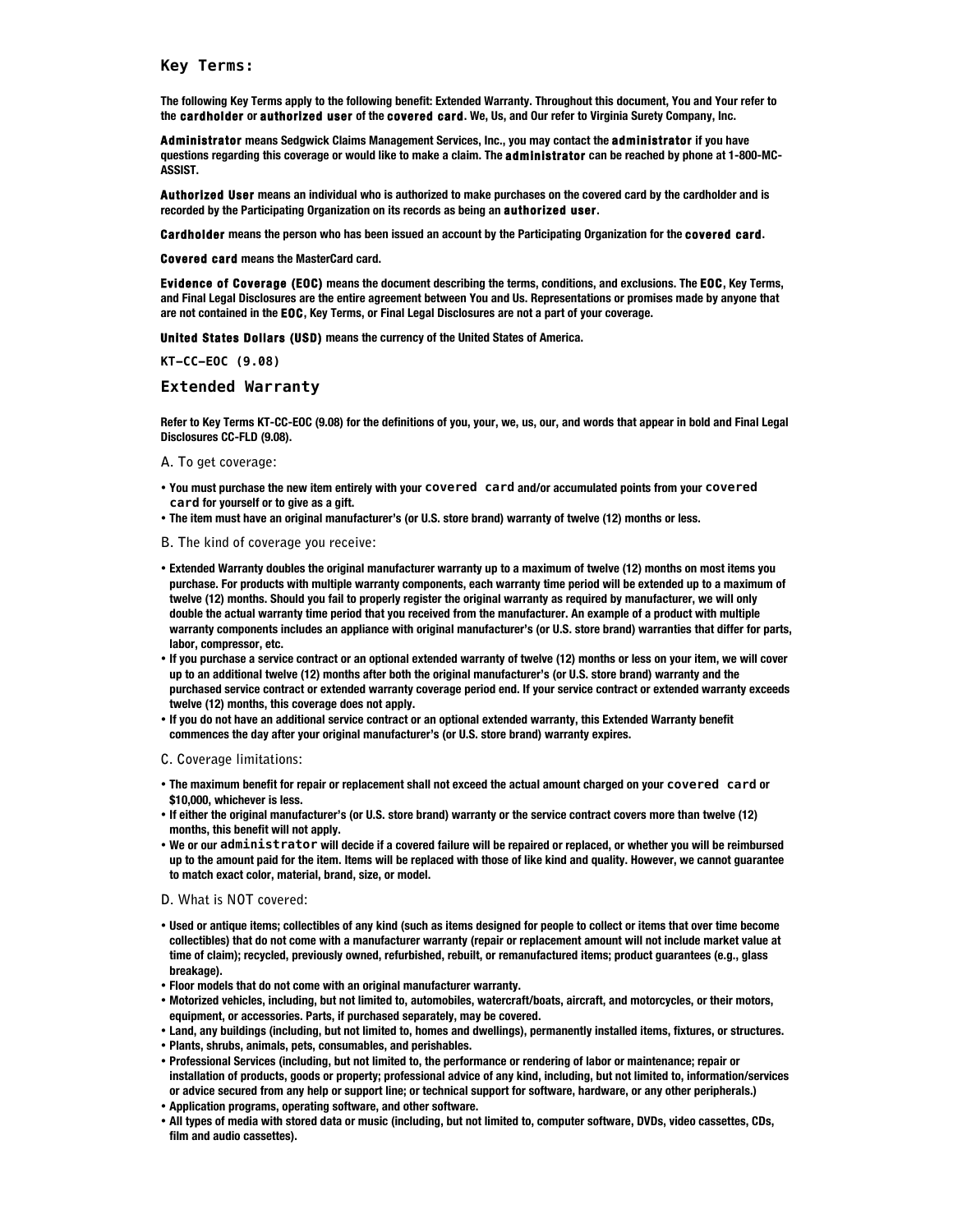- **Any shipping charges, transportation and delivery charges, or promised time frames for delivery, whether or not stated or covered by the manufacturer's warranty.**
- **Direct or indirect loss resulting from any Acts of God (including, but not limited to, flood, hurricane, lightning, and earthquake).**
- **Indirect or direct damages resulting from a covered loss.**
- **Mechanical failure arising from product recalls.**
- **Trip, service, or diagnostic charges in the absence of any covered repairs or verified failure.**
- **Loss resulting from war or hostilities of any kind (including, but not limited to, invasion, terrorism, rebellion, insurrection, riot, or civil commotion); confiscation or damage by any government, public authority, or customs official; risks of contraband, illegal activity, or acts.**
- **Mechanical failures caused by normal wear and tear or gradual deterioration where no failure has occurred.**
- **Items purchased for resale, professional, or commercial use.**
- **Mechanical failures caused by lack of maintenance/service.**
- **Losses caused by power surge, contamination by radioactive or hazardous substances, including mold.**
- **Physical damage to the item.**
- **Any exclusion listed in the original manufacturer's warranty.**
- **Interest or conversion fees that are charged to you on the covered card by the financial institution.**

**E. How to file a claim:**

- **Call 1-800-MC-ASSIST to request a claim form. You must report the claim within sixty (60) days of the failure or the claim may not be honored.**
- **Submit the following documentation within one hundred and eighty (180) days from the date of failure or the claim may not be honored:**
- **Completed and signed claim form.**
- **Receipt showing covered item(s).**
- **Statement showing covered item(s).**
- **Itemized purchase receipt(s).**
- **Original manufacturer's (or U.S. store brand) warranty.**
- **Service contract or optional extended warranty, if applicable.**
- **Itemized repair estimate from a factory authorized service provider.**

• **Any other documentation that may be reasonably requested by us or our administrator to validate a claim.**

#### **EW-CC-EOC (9.08)**

### **Price Protection**

**The Final Legal Disclosure is part of this agreement.**

**Key Terms:**

**Throughout this document, You and Your refer to the cardholder or authorized user of the covered card. We, Us, and Our refer to Virginia Surety Company, Inc.** 

**Administrator means Sedgwick Claims Management Services, Inc., you may contact the administrator if you have questions regarding this coverage or would like to make a claim. The administrator can be reached by phone at 1-800-MC-ASSIST.**

**Auction (online or live) means a place or Internet site where items are sold through price bids, price quotes; or where prices fluctuate based on the number of people purchasing, or interested in purchasing a product. (Examples include, but are not limited to, Ebay, Ubid, Yahoo, public or private live auctions, etc.).**

**Authorized User means an individual who is authorized to make purchases on the covered card by the cardholder and is recorded by the Participating Organization on its records as being an authorized user.**

**Cardholder means the person who has been issued an account by the Participating Organization for the covered card.**

**Covered card means the MasterCard card.**

**Non-auction internet advertisements means advertisements posted on the Internet, by a non-Auction Internet merchant with a valid tax identification number. The advertisement must have been posted within sixty (60) days after the date you purchased the product and must be for the identical item (advertisement must verify same manufacturer and model number). The printed version of the Internet advertisement must include the merchant's internet address and customer service telephone number, as well as the item including manufacturer, model number, sale price and date of publication.**

**Printed advertisements means advertisements appearing in a newspaper, magazine, store circular, or catalog which state the authorized dealer or store name, item (including make, model number), and sale price. The advertisement must have been published within sixty (60) days after the date you purchased the product and must be for the identical item (advertisement must verify same manufacturer and model number).**

#### **A. To get coverage:**

**You must purchase the new item entirely with your covered card and/or accumulated points from your covered card for yourself or to give as a gift.** 

**You must see either a printed advertisement or non-auction Internet advertisement for the same product (advertisement must verify same manufacturer and model number) for a lower price within sixty (60) days from the date of**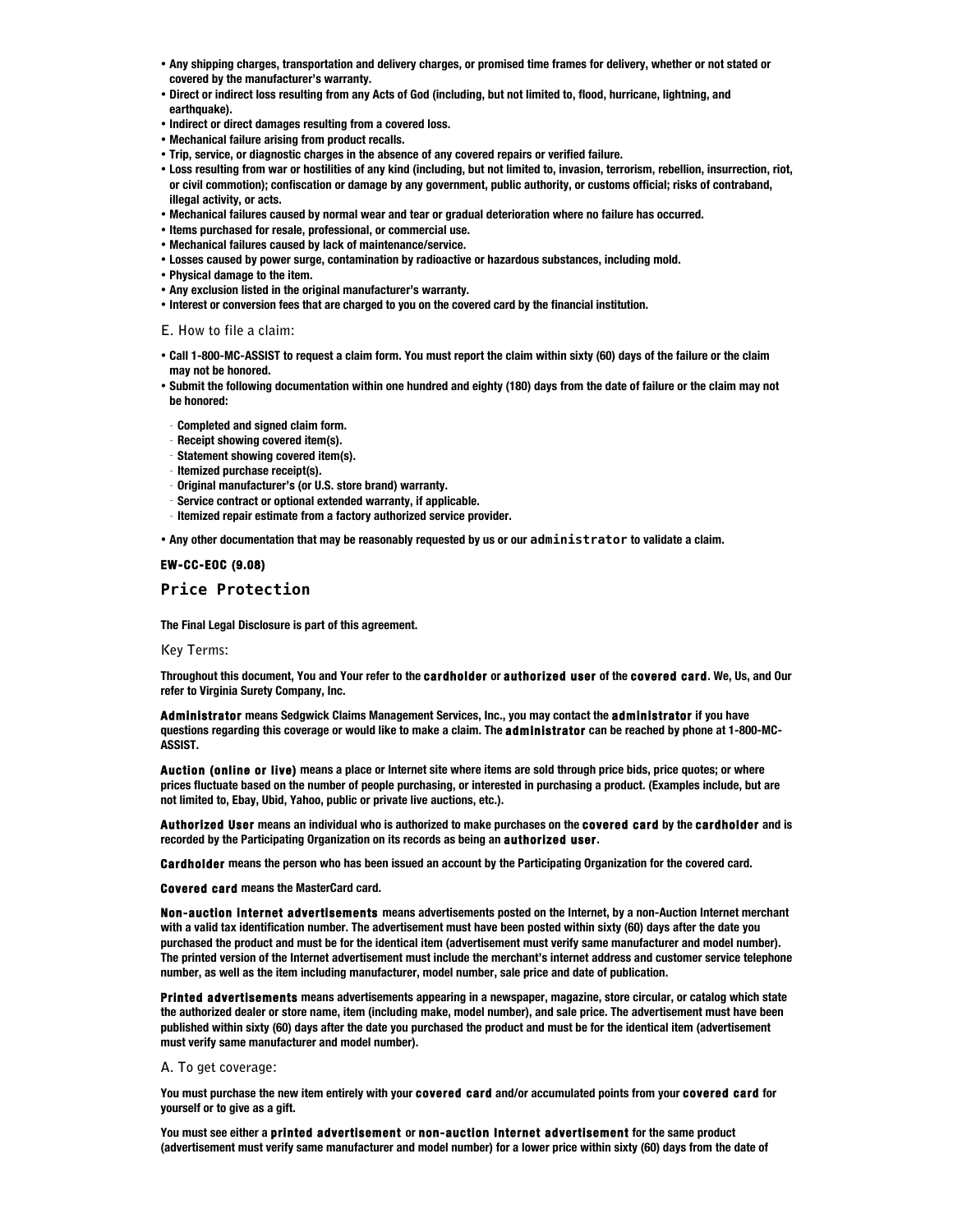**purchase as indicated on your receipt.**

#### **B. The kind of coverage you receive:**

- **Purchases you make entirely with your covered card are covered for sixty (60) days from the date of purchase as indicated on your receipt for the difference between the price you paid and the lower price advertised.**
- **Items you purchase with your covered card and give as gifts also are covered.**
- **This coverage is secondary to any other applicable insurance or coverage available to you or the gift recipient including benefits provided by the retailer (including, but not limited to, refunds, exchanges, and store credits). Coverage is limited to only those amounts not covered by any other insurance or coverage, or retailer benefits (including, but not limited to, refunds, exchanges, and store credits).**

#### **C. Coverage limitations:**

**Coverage is limited to the difference between the actual cost of the item (excluding taxes, storage, shipping, and handling costs) and the advertised lower price, up to \$250 per claim. There is a maximum of four (4) claim(s) per cardholder account per twelve (12) month period.**

#### **D. What is NOT covered:**

- **Any item purchased from an Internet site whose primary purpose is not the sale of the item or related items.**
- **Items purchased for resale, rental, professional, or commercial use.**
- **Jewelry, art, used or antique items; collectibles of any kind (such as items designed for people to collect or items that over time become collectibles); recycled, previously owned, refurbished, rebuilt, or remanufactured items.**
- **Customized/personalized, one-of-a-kind, or special-order items.**
- **Layaway items; items returned to any store.**
- **Any items purchased from an auction.**
- **Items for which the printed advertisement or non-auction Internet advertisement containing the lower price was published after sixty (60) days from the date you purchased the item.**
- **Items advertised or shown as price quotes, bids or final sale amounts from a non-auction Internet site.**
- **Items advertised in or as a result of "limited quantity," "going out-of-business sales," "close out", or as "discontinued".**
- **Printed advertisements or non-auction Internet advertisements that display pricing lower than your purchased**
- **item due to rebates, special offerings, bonuses, free items/giveaways, manufacturer's coupons, or special financing.**  • **Professional services, including workmanship, installation, professional advice/counseling, and technical support, or help line.**
- **Plants, shrubs, animals, pets, consumables, and perishables.**
- **Motorized vehicles, including, but not limited to, automobiles, watercraft/boats, aircraft, and motorcycles, or their motors, equipment, or accessories.**
- **Land, any buildings (including, but not limited, to homes and dwellings), permanently installed items, fixtures, structures, or home improvement.**
- **Game animals, pets or specimens preserved for display (e.g., fish, birds, reptiles, or mammals).**
- **Traveler's checks, tickets of any kind (e.g., for airlines, sporting events, concerts, or lottery), negotiable instruments, bullion, rare or precious metals, stamps, and coins, currency or its equivalent.**
- **Differences in price due to sales tax, storage, shipping, handling, postage, transportation, and delivery.**
- **Differences in price due to foreign exchange rates or fluctuation in foreign exchange rates.**
- **E. How to file a claim:**

#### **For a Printed Advertisement:**

- **Call 1-800-MC-ASSIST to request a claim form. You must report the claim within sixty (60) days of the incident or the claim may not be honored.**
- **Submit the following documentation within one hundred and eighty (180) days of the advertisement's publication:**
- **Completed and signed claim form.**
- **A copy of the printed advertisement that shows the date of the advertisement, retailer name, the product (advertisement must verify same manufacturer and model number), and sale price.**
- **Receipt showing the item(s) was purchased.**
- **Statement showing item(s) purchased and use of accumulated point.**
- **Itemized purchase receipt(s).**
- **Any other documentation that may be reasonably requested by us or our administrator to validate a claim.**

**For a Non-Auction Internet Advertisement:**

- **Call 1-800-MC-ASSIST to request a claim form. You must report the claim within sixty (60) days of the incident or the claim may not be honored.**
- **Submit the following documentation within one hundred and eighty (180) days of the advertisement's publication:**
- **Completed and signed claim form.**
- **A copy of the non-auction advertisement that shows the date of the advertisement, website address, retailer name, the product (advertisement must verify same manufacturer and model number), sale price, and, if applicable, shipping, handling and other charges.**
- **Receipt showing the item(s) was purchased.**
- **Statement showing item(s) purchased.**
- **Itemized purchase receipt(s).**

**Any other documentation that may be reasonably requested by us or our administrator to validate a claim.**

**PP-CC-NT (9.08)**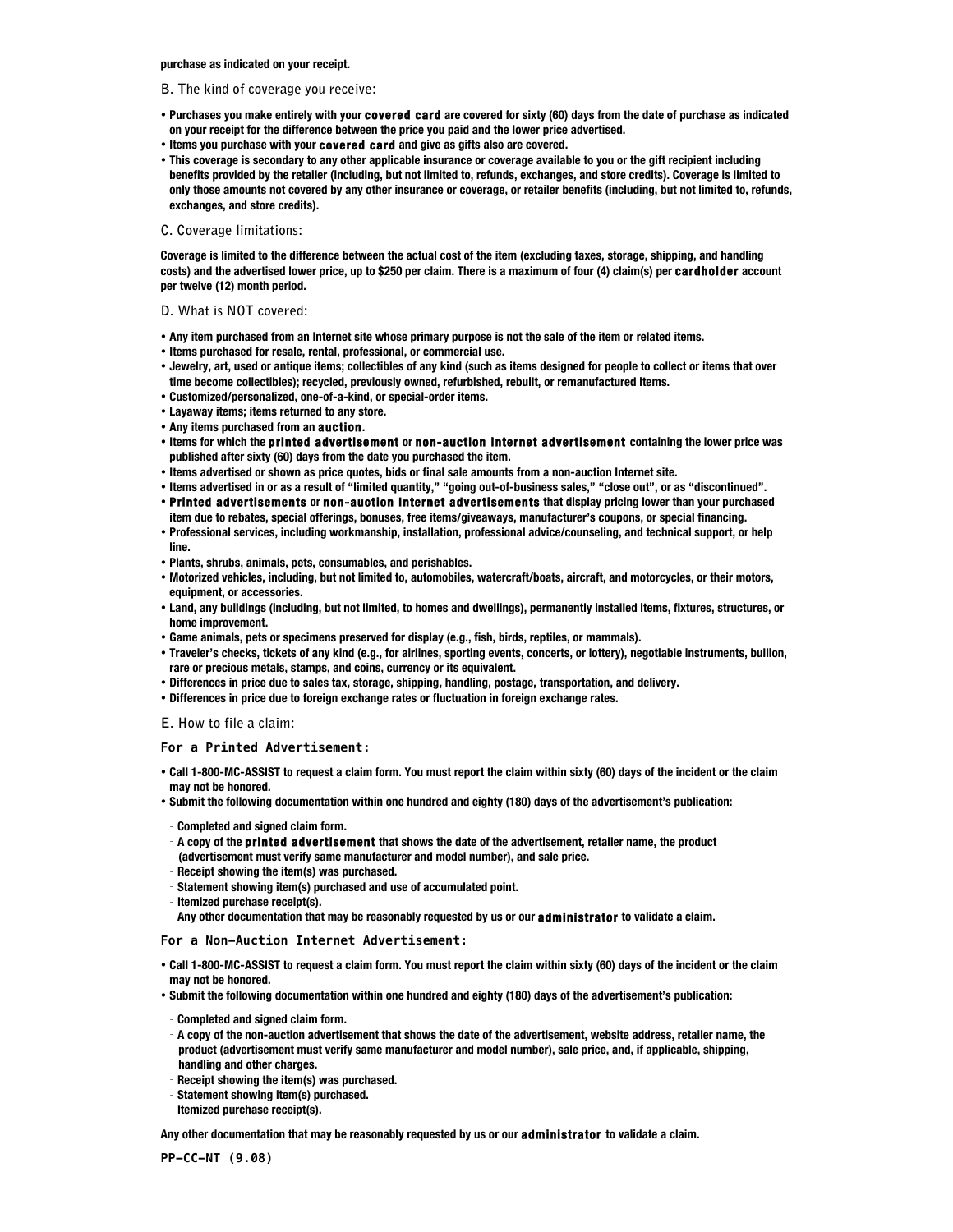# **Identity Theft Resolution Services**

**What are Personal Identity Theft Resolution Services?**

**Personal Identity Theft Resolution Services provides you with access to a number of Identity Theft resolution services, should you believe you are a victim of Identity Theft.**

**Who is eligible for this coverage?**

**To be eligible for this coverage, you must be a valid cardholder, whose name is embossed on an eligible MasterCard, and who resides in the United States.**

**How can I access these services?**

**Simply contact 1-800-MC-ASSIST if you believe you have been a victim of Identity Theft.**

**What are the services provided?**

**Services provided are on a 24-hour basis, 365 days a year. They include:**

- **Providing the cardholder with a uniform Identity Theft Affidavit and providing assistance with completion of the Affidavit. It is the responsibility of the cardholder to submit the Affidavit to the proper authorities, credit bureaus, and creditors.**
- **Notifying all three major credit reporting agencies to obtain a free credit report for the cardholder and placing an alert on the cardholder's record with the agencies.**
- **Assisting the cardholder with debit, credit and/or charge card replacement.**
- **Assisting cardholder with membership/affinity card replacement.**
- **Educating the cardholder on how Identity Theft can occur and of protective measures to avoid further occurrences.**
- **Providing the cardholder with the Identity Theft Resolution Kit.**
- **Providing the cardholder with sample letters for use in canceling checks, ATM cards, and other accounts.**

**Is there a charge for these services?**

**No, your Financial Institution provides these to you at no extra cost.**

**When are services not provided?**

- **When it is determined you have committed any dishonest, criminal, malicious, or fraudulent act.**
- **When your Financial Institution or card issuer, which provides this service, has investigated the event and deemed you are responsible for the charge or event.**
- **When any theft or unauthorized use of an account by a person to whom the account has been entrusted has been committed.**

**Program provisions for Personal Identity Theft Services**

**This service applies only to you, the primary MasterCard cardholder. You shall use due diligence and do all things reasonable to avoid or diminish any loss or damage to property protected by the program.**

**The provider relies on the truth of statement made in the Affidavit or declaration from each cardholder. This service is provided to eligible MasterCard cardholders at no additional cost and is in effect for acts occurring while the program is in effect. The terms and conditions contained in this program guide may be modified by subsequent endorsements. Modifications to the terms and conditions may be provided via additional Guide mailings, statement inserts, or statement messages. MasterCard or your Financial Institution can cancel or non-renew these services, and if we do, we will notify you at least thirty (30) days in advance. If the Provider non-renews or cancels any services provided to eligible MasterCard cardholders, you will be notified within 30-120 days before the expiration of the service agreement. In the event substantially similar coverage takes effect without interruption, no such notice is necessary. For general questions regarding these services, please contact 1-800-MC-ASSIST.**

## **MasterCard Global Service**

#### **MasterCard Global Service™ provides worldwide, 24-hour assistance with Lost and Stolen Card Reporting, Emergency Card Replacement, and Emergency Cash Advance.**

**Call MasterCard Global Service immediately to report your card lost or stolen and to cancel the account. If you need to make purchases or arrange for a cash advance, with your issuer's approval, you can receive a temporary card the next day in the United States, and within two business days almost everywhere else.**

**Remember, if you report your card lost or stolen, you will not be responsible for any unauthorized transactions on your account.**

**In the United States (including all 50 states, the District of Columbia, the U.S. Virgin Islands, and Puerto Rico) and Canada, call 1-800-307-7309.** 

**When out-of-country and in need of assistance, you can easily reach a specially trained MasterCard Global Service Representative who can help you 24 hours a day, 365 days a year, in any language. You can call toll-free from over 80 countries worldwide. Some of the key toll-free MasterCard Global Service telephone numbers are:**

**Australia................................................ 1-800-120-113 Mexico...............................001-800-307-7309**

**Austria.....................................................0800-21-8235 Netherlands............................ 0800-022-5821**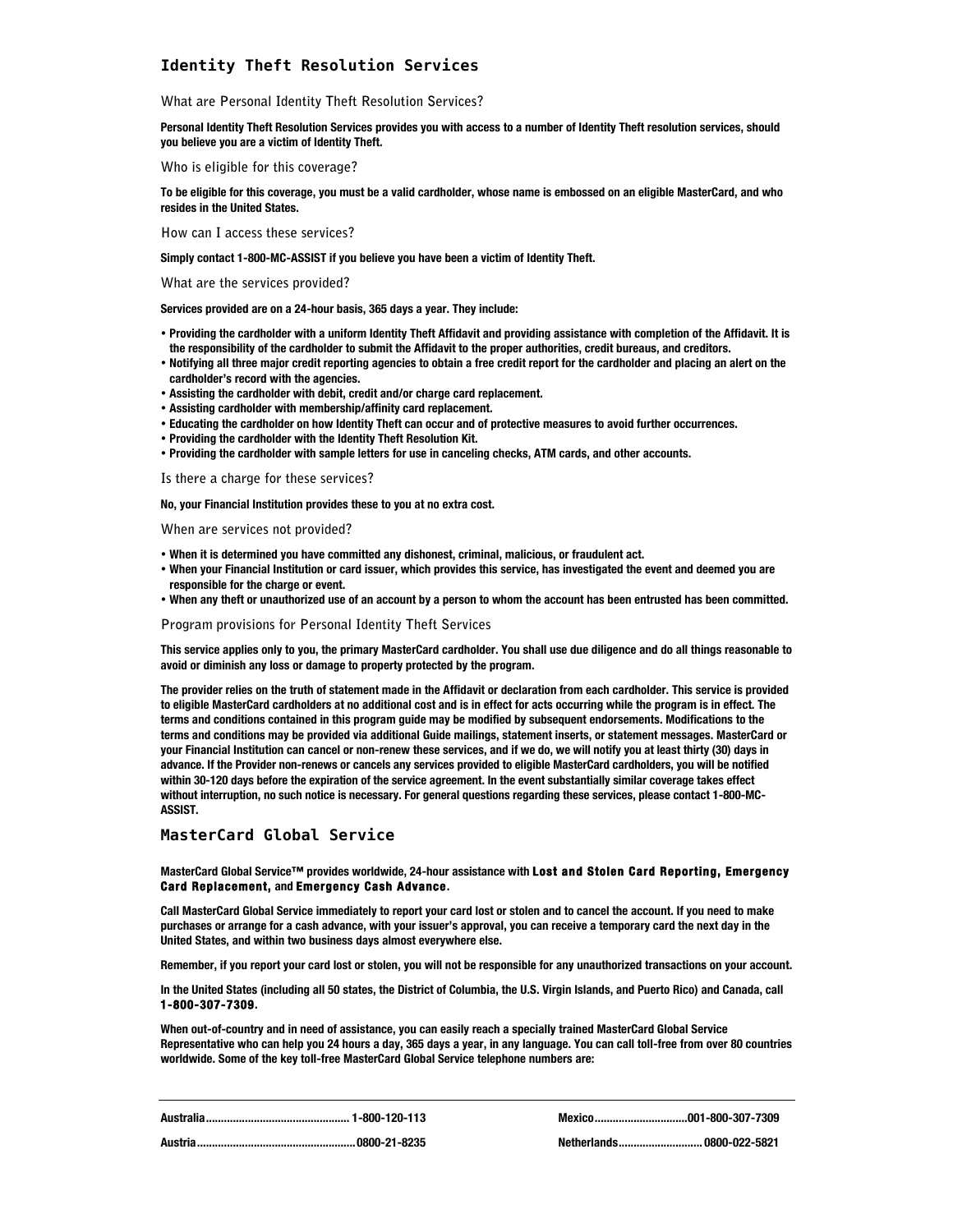|  | United Kingdom  0800-96-4767  |
|--|-------------------------------|
|  | Virgin Islands 1-800-307-7309 |

**For additional information, or for country-specific, toll-free telephone numbers not listed above, visit our Web site at www.mastercard.com or call the United States collect at 1-636-722-7111.**

**Account Information and Card Benefits:**

**When in the United States, contact your card issuer directly for account information and 1-800-MC-ASSIST for card benefits. When traveling outside the U.S., call MasterCard Global Service to access your card issuer for account information or to access any of your card benefits.**

#### **ATM Locations:**

**Call 1-877-FINDATM (1-877-346-3286) to find the location of a nearby ATM in the MasterCard ATM Network accepting MasterCard®, Maestro®, and Cirrus® brands. Also, visit our Web site at www.mastercard.com to use our ATM locator.** 

**You can get cash at over one million ATMs worldwide. To enable cash access, be sure you know your Personal Identification Number (PIN) before you travel.**

#### **Account And Billing Information**

**Important: Contact your card-issuing financial institution directly for questions concerning your account, such as account balance, credit line, billing inquiries (including transaction exchange rates), merchant disputes, or information about additional services not described in this Guide. Your financial institution's phone number should be available on your monthly billing statement or on the back of your card.**

# **Final Legal Disclosure**

**This Guide to Benefits is not, by itself, a policy or contract of insurance or other contract.**

**Benefits are purchased and provided free to you, but non-insurance services may have associated costs, which will be your responsibility (for example, legal referrals are free, but the lawyer's fee is your responsibility).**

**Extended Warranty coverage is provided under a Group Policy of insurance issued by Virginia Surety Company, Inc. This Guide to Benefits is intended as a summary of benefits provided to you. The attached Key Terms and EOC and all the information about the insurance benefits listed in this Guide to Benefits is governed by the conditions, limitations, and exclusions of the Group Policy.** 

**Privacy Notice: As the insurer of the covered card coverage described herein, Virginia Surety Company, Inc. ("VSC") collects personal information about you from the following sources: Information the insurer gathers from you, from your request for insurance coverage or other forms you furnish to the insurer, such as your name, address, telephone number, and information about your transactions with the insurer such as claims made and benefits paid. The insurer may disclose all information it collects, as described above, to companies that perform administrative or other services on our behalf solely in connection with the insurance coverage you have received. The insurer does not disclose any personal information about former insureds to anyone, except as required by law. The insurer restricts access to personal information about you to those employees who need to know that information in order to provide coverage to you. The insurer maintains physical, electronic, and procedural safeguards that comply with federal regulations to guard your personal information. Should you have any questions about the insurance procedures or the information contained within your file, please contact the insurer by writing to:**

**Compliance Department Virginia Surety Company, Inc. 175 West Jackson Blvd., Chicago, IL 60604**

**Effective date of benefits: Effective January 1, 2014, this Guide to Benefits replaces all prior disclosures, program descriptions, advertising, and brochures by any party. The Policyholder and the insurer reserve the right to change the benefits and features of these programs at anytime. Notice will be provided for any changes.**

**Cancellation: The Policyholder can cancel these benefits at any time or choose not to renew the insurance coverage for all cardholders. If the Policyholder does cancel these benefits, you will be notified at least sixty (60) days in advance. If the insurance company terminates, cancels, or chooses not to renew the coverage to the Policyholder, you will be notified as soon as is practicable. Insurance benefits will still apply for any benefits you were eligible for prior to the date of such terminations, cancellation, or non-renewal, subject to the terms and conditions of coverage.**

**Benefits to you: These benefits apply only to the cardholder whose cards are issued by U.S. financial institutions. The United States is defined as the fifty (50) United States, the District of Columbia, American Samoa, Puerto Rico, Guam, and the U.S. Virgin Islands. No person or entity other than the cardholder shall have any legal or equitable right, remedy, or claim for benefits, insurance proceeds and damages under or arising out of these programs. These benefits do not apply if your card privileges have been cancelled. However, insurance benefits will still apply for any benefit you were eligible for prior to the date that your account is suspended or cancelled, subject to the terms and conditions of coverage.**

**Transfer of rights or benefits: No rights or benefits provided under these insurance benefits may be assigned**